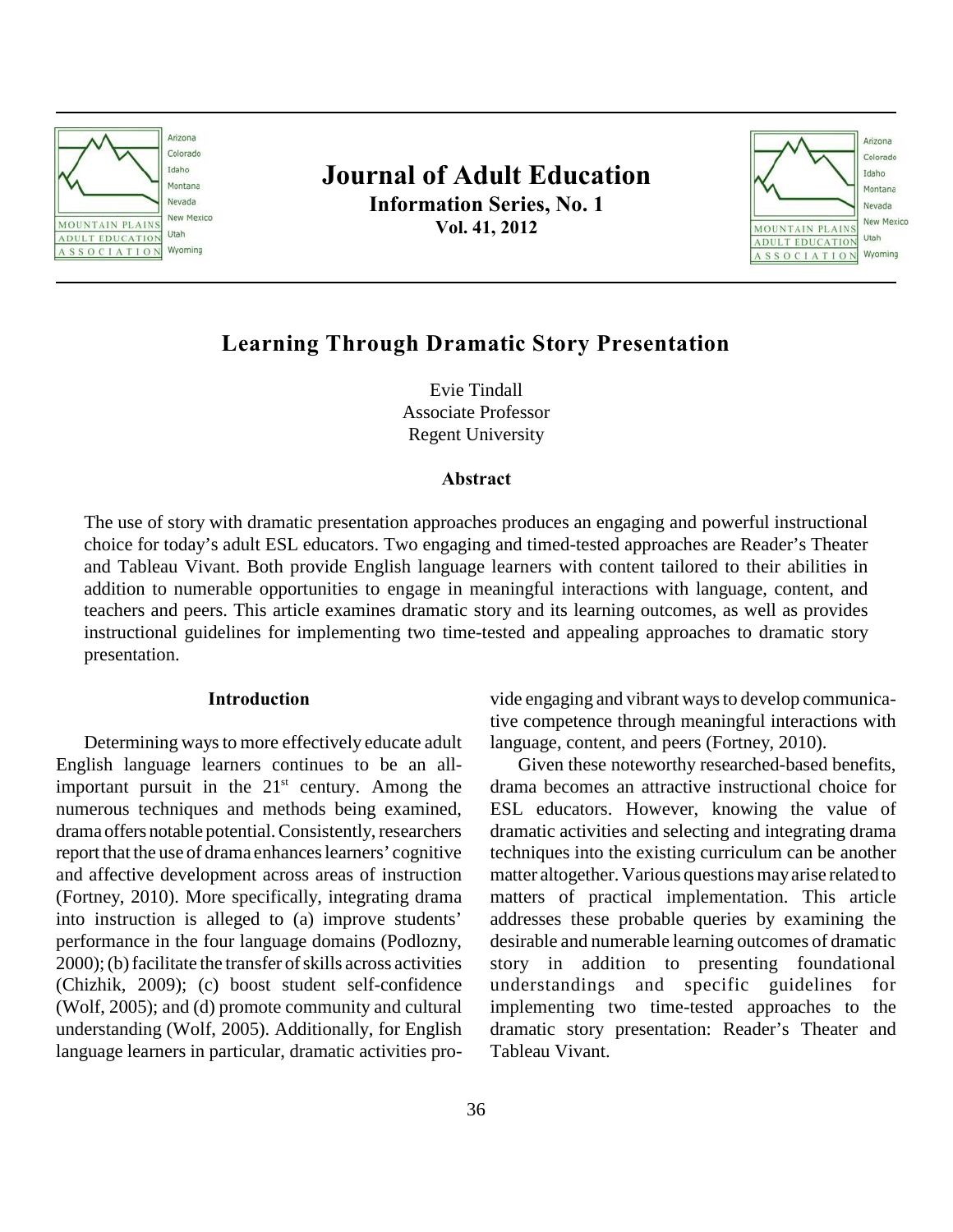#### **Dramatic Story Presentation**

#### **Description and Outcomes**

Story is one of the most ancient and elemental methods of teaching (Berryman, 2002). It originates from mankind's desire to communicate meaningful events. Story, as such, has universal appeal and form. Story's appeal stems from our innate attraction to narrative. Throughout the world, people are immediately drawn when they read or hear words like there once was… Story also has universal form in that stories from all cultures contain the same basic elements: (a) characters; (b) a problem to be solved or a goal to be reached; (c) actions taken to solve the problem or reach to the goal; and (d) some sort of resolution or conclusion. Story's universal aspects of appeal and form make dramatic story presentation an incomparably suitable instructional method for English language learners.

Throughout the ages in numerous cultures, the purposeful use of story has produced various and sundry outcomes including (a) entertainment; (b) impartation of knowledge, understanding and wisdom; (c) transmission of culture; and (d) formation of character and behavior. In today's ESL classrooms the use of story is a particularly powerful instructional choice in that it offers the same highly-desirable recreational, educational, cultural, and transformational outcomes. In addition to engaging and entertaining the listeners or readers, educationally, story fosters language and vocabulary development, refines and improves the use of all language domains, and promotes creative and critical thinking. Cultural outcomes involve transmitting cultural understanding and values, developing an inside story in a classroom of distinctively different outside stories, and weaving a community in which the individual can be showcased while having a satisfying sense of fitting in and belonging to the group (Dyson & Genishi, 1990). Story's transformational outcomes include fostering relationships, graciously conveying truth, and shaping character and behavior. In sum, the combining of story with dramatic activities produces a

powerful dynamic in the instruction of adult English language learners.

# **Location and Selection of Stories**

Locating and selecting an appropriate story is the initial step to integrating dramatic story presentation into instruction. For this, individuals and texts are obvious resources. Individuals include class guests identified by program directors, teachers or students. These personages are usually chosen for the intriguing nature of their stories and their notable story presentation ability. They serve as models for prospective student story tellers. Students and teachers are also rich resources for stories in that everyone has a personal story to tell as well as stories from their family and culture. Additionally, stories embedded in the class curriculum, class texts or pertain to class topics are particularly appropriate in that they align with the class goals and objectives and minimize teacher time and effort required to access a good story. Picture books are also a source for locating appropriate stories. These books have colorful and appealing pictures supported by text. Picture books not only present stories but also can convey subject matter information in story form. A picture book that presents the history of the Statue of Liberty in narrative form is an example. For story selection, certain guidelines are informative. Stories should (a) align with program objectives and student needs; (b) appeal to student interests; (c) be culturally relevant; and (d) possess a unified succession of events or actions that moves to its aim with directness. Once an appropriate story is located and selected the next step for integrating story into instruction is to choose an approach for dramatic story presentation.

# **Two Approaches to Dramatic Story Presentation**

# **Reader's Theater**

Reader's Theater is a rehearsed group presentation in which students convey meaning through dramatic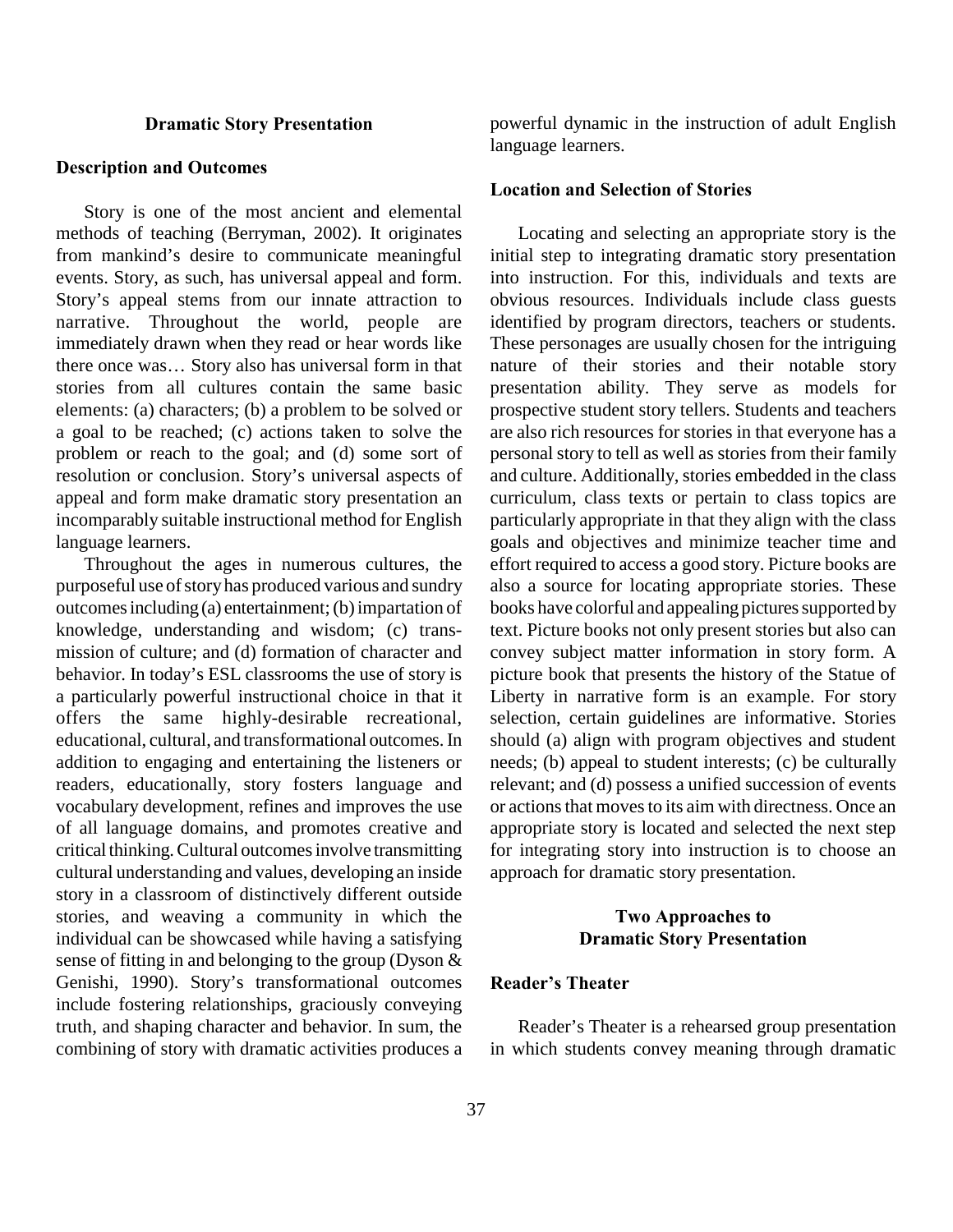interpretative reading rather than the use of memorized scripts, acting, props, and costumes (Flynn, 2005; O'Neill, 2001). In Reader's Theater the voice becomes the main medium of expression supported by facial expression, simple gestures and sometimes visuals. Reader's Theater is a straightforward and easilyimplemented instructional method because of the absence of script memorization, acting, props, and costumes is a straightforward and easily implemented. Although Reader's Theater can be used with expository text and other genre, stories are particularly appropriate and generally employed. Reader's Theater unfolds in three distinct stages: (a) preparation, (b) rehearsal, and (d) performance.

**Preparation.** Once an appealing story or excerpt from the story is selected, the text is usually read aloud by the teacher. Subsequently, from the story content, a script is written that will take between five to ten minutes to perform. Script writing can be done by the teacher or students with teacher guidance. Preparation for script writing begins with highlighting a copy of the story using different colors for identifying characters, dialogue, and any text appropriate for narration. Next, after considering the students' English language proficiency and reading levels, the highlighted story is used to develop the script. Scripts tailored to students' varying English proficiency and reading levels usually include a narrator, characters, and a chorus. Typically, the student with the highest English language proficiency and reading level is cast as the narrator. More than one narrator can be utilized. The narration sets the scene, introduces the characters and fills in the background for the dialogue. The characters read the dialogue. Dialogue can be revised or added to according to the abilities of the students reading the character parts. The chorus voices the story theme as a refrain. Students with minimal English language proficiency and/ or reading ability can join the chorus. With this kind of script tailoring and role casting, all students can participate with comfort and confidence. The final actions of preparation before rehearsal are (a) typing the script, (b) assigning roles, (c) providing students with copies of the script, and (d) having students highlight

38

their parts in the script.

**Rehearsal.** Rehearsal is the stage of optimal teaching and learning. It begins with story and character analysis. Story analysis can be accomplished by using the acronym, C-SPAR, (**C**haracters-**S**etting; **P**roblem to be solved or goal to be accomplished; **A**ctions to solve the problem or accomplish the goal; and **R**esolution or conclusion. Through use of C-SPAR, students are acquainted with the essential elements of the story. The final step of the story analysis is determining the story's overall meaning, message, or theme in order to create a summary statement. For example, this story reminds us of the value of friendship. An analysis of the main characters follows the story analysis. One way to achieve this is to identify and discuss the main characters' appearance as well as significant thoughts and feelings. Next, students scan the script for words they may need assistance to understand the meaning or to orally read. When these words are collected, the teacher conducts a word study/vocabulary mini-lesson. This leads to rehearsing the script in a variety of ways until fluent, expressive reading is obtained. These multiple rereading provide adequate opportunity to refine language fluency and expression. This process begins by the teacher modeling reading the script emphasizing voice intonation, facial expressions, and gestures. Next, students echo read mimicking the teacher's presentation. Then students form dyads and read to each other as the teacher moves around monitoring and adjusting student performance. Finally, students stand or sit in a line to rehearse the complete script. At this point, if the technology is available, the teacher or one of the students video tapes the rehearsal. Using a checklist for assessment students self-assess their performance and determine areas for improvement. Recommended criteria for assessment include (a) Focus (concentration and posture); Diction (volume and articulation); Reading (attention to punctuation, accuracy, appropriate rate and phrasing, and appropriate expression through voice, facial expression, and gestures). The criteria can be rated by use of **W** (Well done) and **N** (needs improvement). A place for noting areas to improve should be included at the end of the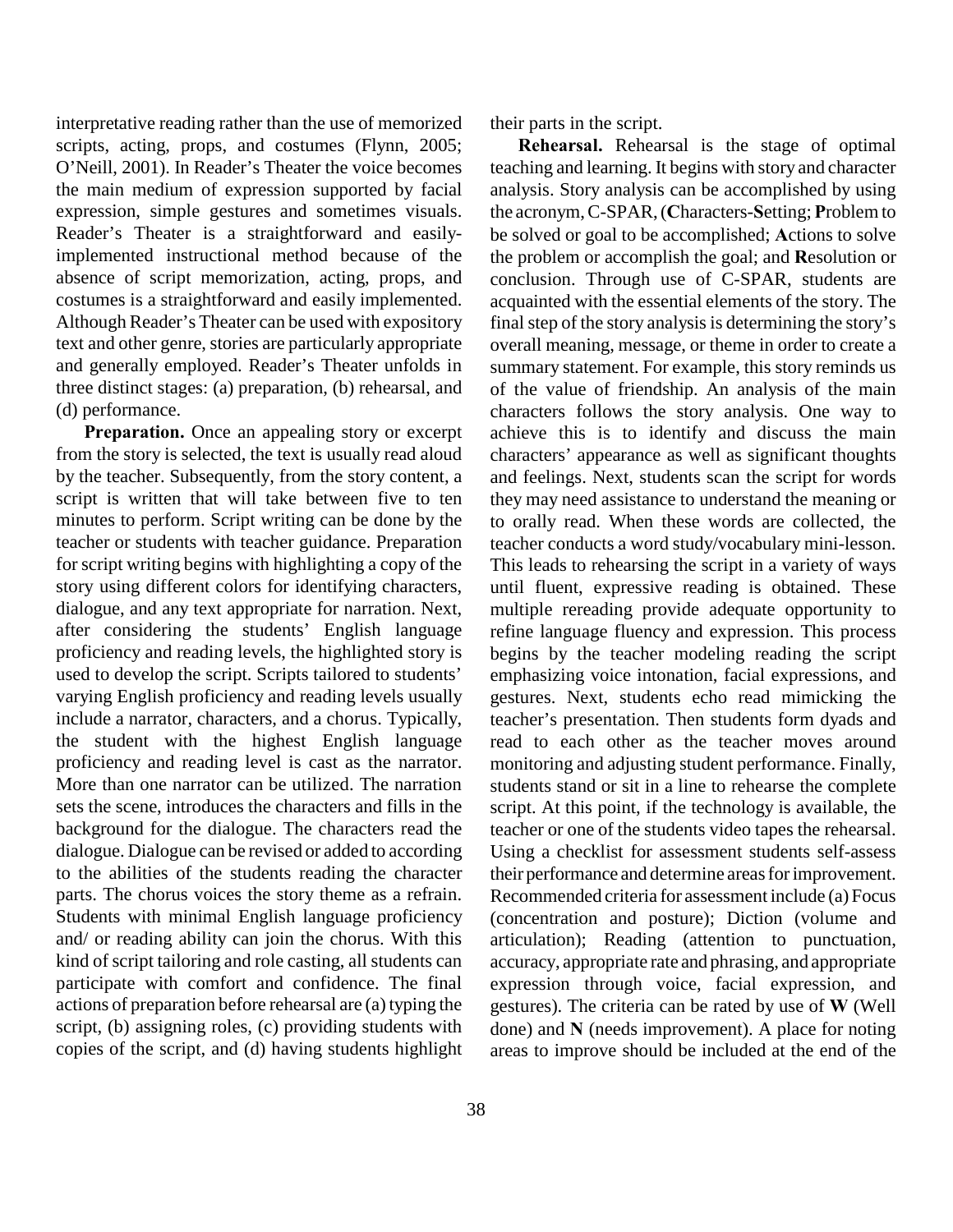checklist. The teacher and students work together to improve the targeted areas in preparation for the performance for an audience.

**Performance.** Whether you have an audience of one of the school staff or of many friends and family members, all performers are motivated to do their best when an audience is present. Just as in the final rehearsals, participating students stand or sit in a line or semi-circle at the front of the room. A designated leader welcomes the audience to the Reader's Theater and declares the name of the story to be performed. Next, starting from left to right the performers introduce themselves. Finally, on signal from the teacher, the performance begins.

The benefits of Reader's Theater to English language learners far exceed the time and effort of teacher preparation. Once an appropriate and appealing story is selected, read aloud, and a story and character analysis conducted, the preparation of a script and assessment checklist tailored to student needs can be accomplished within an hour or two.

# **Tableau Vivant**

Another approach to dramatic story presentation is Tableau Vivant. Tableau is a French expression meaning living pictures. In this dramatic form, groups of students freeze in place to create a scene representing a concept, theme, or pivotal events within a story (Fay & Whaley, 2004). Although in tableau the position of the body is the primary medium of expression, frequently, the voice is also involved through narration. The source of the commentary is a narrator or various members of the tableau who on signal respond individually or as a group.

Like Reader's Theater, content for tableau can include informational topics as well as poems and stories. In this article, the focus is the use of story. Some stories lend themselves to three tableaux portraying a distinct beginning, middle, and end while others are better expressed through one or more important events. As compared with Reader's Theater, tableau does not require as much time and effort on the part of teachers

and students. Once an appropriate story is selected, read aloud, and a story analysis as described in the Reader's Theater section is conducted, the teacher or students with the guidance of the teacher decide how to convey important scenes through a living picture. The selfsame act of the physical formation of the tableau imprints its meaning in minds of the participants and observers. If narration is desired, the teacher or students with teacher guidance compose a simple commentary for the designated narrator or members of the tableau. For example, in a tableau on the story of the Statue of Liberty, the student representing the statue on signal and without moving would say, I am the Statue of Liberty. I stand am a symbol of freedom. I welcome immigrants to the United States. The signal can be given by the teacher or members of the class who are not participating can walk around the tableau and tap the shoulder of the participants as a signal for narration. As in a picture book, narration supports the visual image. Similar to Reader's Theater, narration can be tailored to student abilities in English language proficiency and reading skills. Typically, the commentaries are brief and straightforward so that any student can participate. If narration is employed, rehearsing for tableau is carried out with the same rereading activities as described in the rehearsal section of Reader's Theater. Interestingly, tableau can be used in conjunction with Reader's Theater; one can support the other. For example, while some students are performing a Reader's Theater, others can form a complementary tableau.

# **Conclusion**

Story has a universal appeal and form. The combination of story with dramatic presentation produces an engaging and powerful instructional choice for today's educators. Dramatic story presentation results in numerous and desirable learning outcomes for adult English language learners. Chief among these outcomes are improved English language and reading ability, enhanced sense of community, and enriched cultural understandings. Two timed-tested approaches to dramatic story presentation are Reader's Theater and